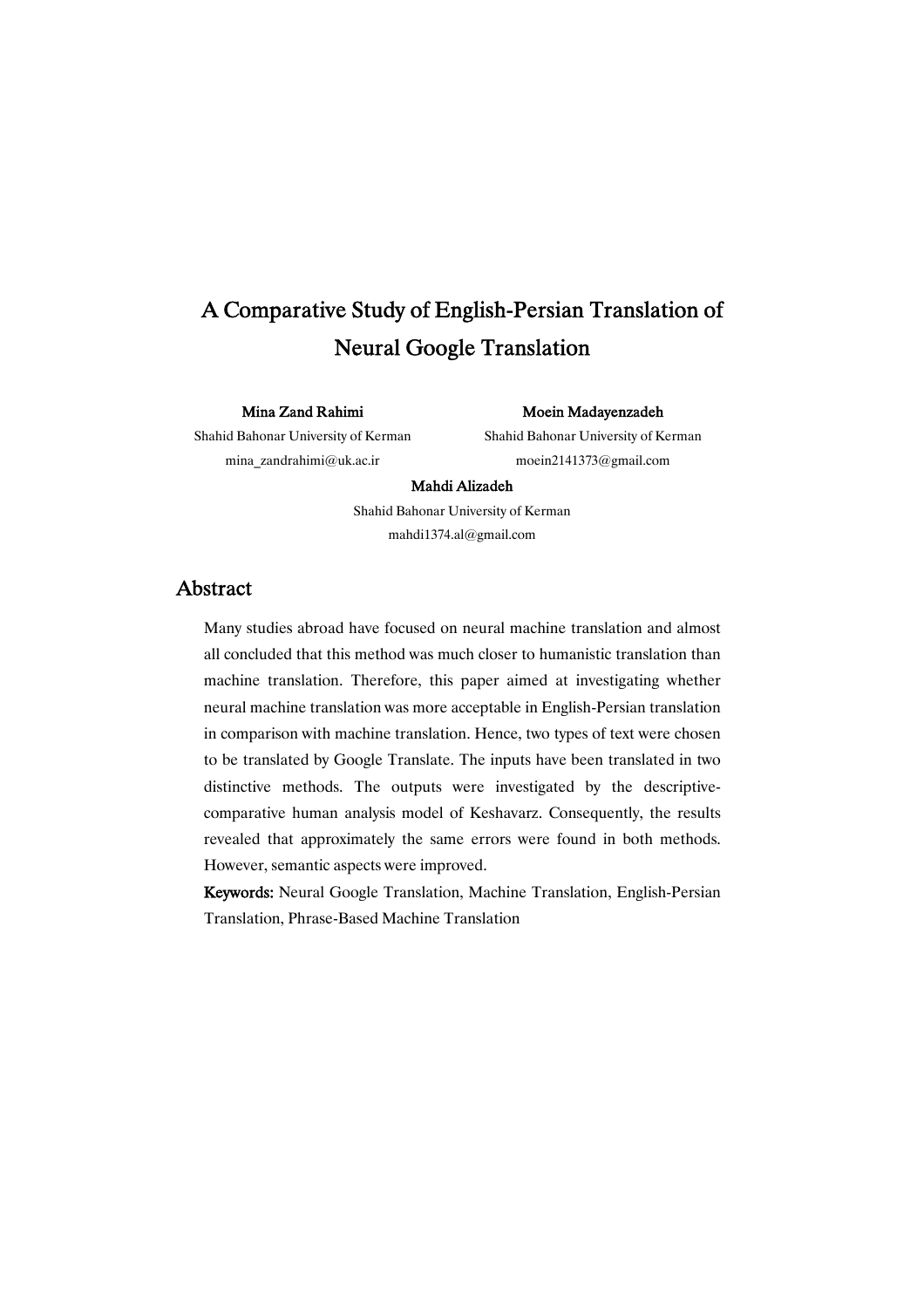# 1.Introduction

Translation has been done for over a half century in assistance with IT developments. According to Bowker (2002), in 21st century, human has become capable of applying technology in their translations, computer translation, and computer-aided translation. Examples of this technology could be word processors and electronic resources, as well as software used in translation, such as corpus-analysis tools and terminology management systems. They have been applied as an assistant, and in terminology, this method is called 'Machine Translation' (MT). In other words, "MT involves the use of computer program to translate texts from one natural language into another automatically," said Ping (as cited in Baker & Saladanha, 2009, p. 162).

A new more accurate MT system has been presented which is called 'neural machine translation' (NMT). Nowadays, google team applied this system in their new Google Translator application 'Google Neural Machine Translation' (GNMT). Traditional models of MT had the problem with analyzing syntactic aspects of inputs, and they translated literally. While, GNMT has tried to reduce the errors in different outputs. The aim of this paper is to analyze the reduction of those errors between English and Persian Languages.

## 1.1. Machine Translation

Machine translation has been a research subject although the perfection of translations has not been reached yet. Machine translation mainly categorized as computer-based translation and computer-aided translation (Baker & Saladanha, 2009). Warren Weaver, in 1947, developed the idea of Statistical MT but due to its complexity, it had been dropped (Pilevar & Faili, 2010).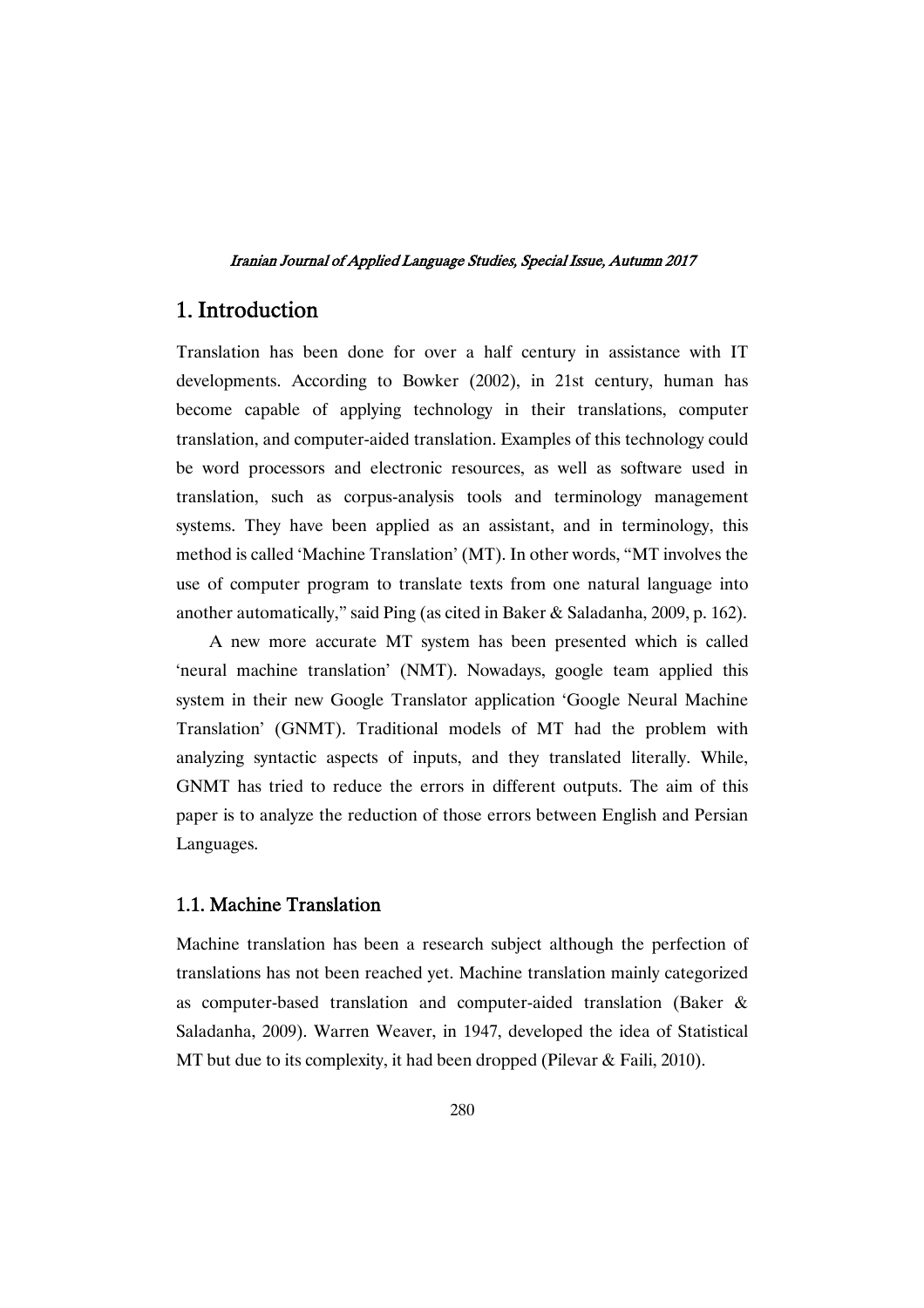#### A Comparative Study of English-Persian Translation...

# 1.2. Neural Machine Translation

In an end-to-end approach of NMT, there was a significant ability of learning the way of connecting input elements to output's. They also suggested two recurrent neural networks (RNNs) were involved in this ability. One got input text sequence and the other generated the translated output elements. Also, there were some relative three advantages and disadvantages for NMT to phrase-based machine translation (PBMT) (Wu et al., 2016). For instance, accuracy of NMT was functionally less than phrase-based translation systems, especially in long inputs. Moreover, its training is time-taking and resourceconsuming, it lacks rare word strength in translating and, in some cases, it doesn't translate all input elements. The above-mentioned problems were three disadvantages of NMT. Thus, by applying these solutions to NMT, the relative translation quality would increase (Wu et al., 2016).

PBMT used to consider input sequence (e.g., a language's sentence) as individual words and phrases, therefore its output elements were largely unrelated to each other (Wu et al., 2016). They added, by the mean of RNNs, NMT mapped similar input sequence to output sequence (the same sentence in another language), In other words, there was a significant difference among PBMT and NMT unit of translation. Therefore, in NMT, unit of translation could be a whole sentence (Wu et al., 2016).

# 2.Methodology

# 2.1.Materials

The materials considered in this paper included English texts as the input and Persian text as the output data. For this, two types of text were given to the translator, one was a technical text including 115 words and the other, was a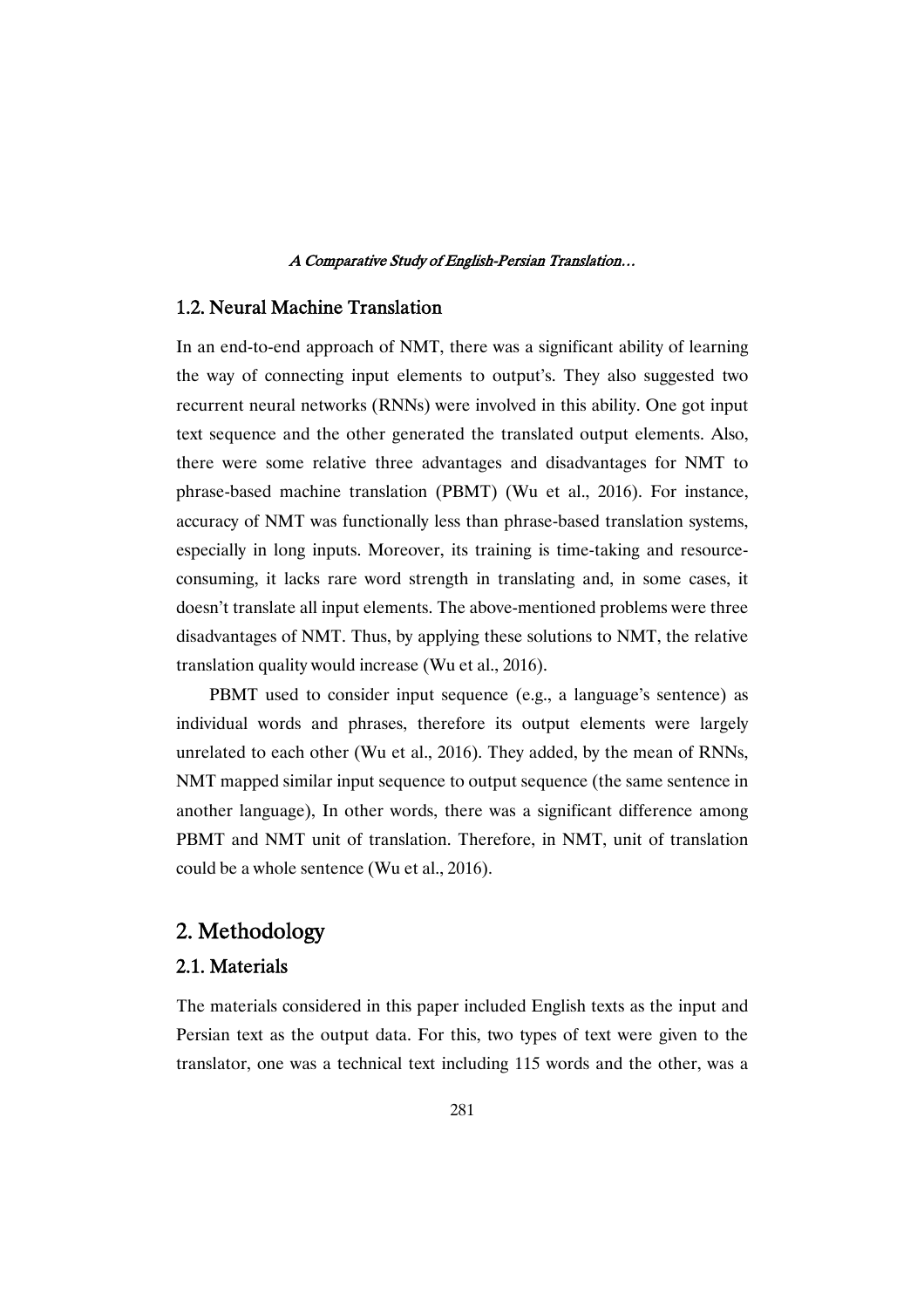non-technical text consisted of 84 words; then, these inputs were decoded and the relevant outputs were produced. The technical text was selected from a housing industrial article while the non-technical one was chosen from "the Bet" short story. Also, A 267-word text was used as an input and an output was a translated English text consisting 167 words by GNMT as well as translated English text by GMT (Google's previous method), which included 253 words. These data were analyzed and the subsequent errors of this translation were observed.

### 2.2.Procedures

A descriptive-comparative human analysis model of Keshavarz (1999) were used in the paper by which the translated texts were analyzed and each resulted error were comparatively observed. In this qualitative-descriptive study, the frequent correct and incorrect translated outputs were put into observation as they were classified to different types of errors such as tense errors, wrong preposition, word disordering, wrong collocations, verb-mismatching error, and active or passive voice related errors. According to Keshavarz's (1999) model, the frequencies of individual types of error were counted to reach a certain percentage.

### 2.3.DataAnalysis

The collected data were analyzed unit by unit in each input type. According to Keshavarz's analysis model, the frequency of each type of occurred errors were observed.

متغير مستقل آن ساختار سرمايه بوده... :Case 1 GNMT: The independent variable of capital structure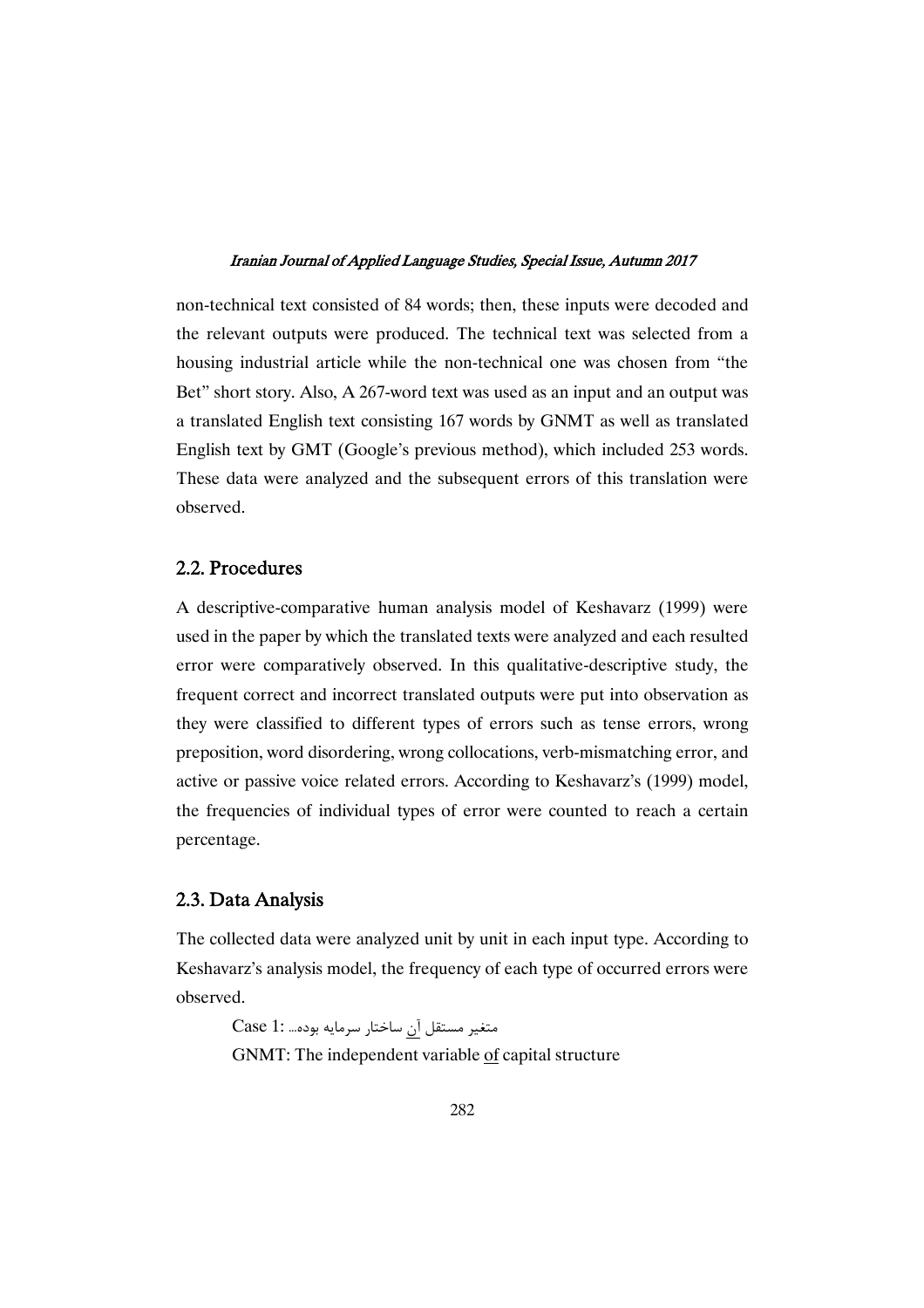#### A Comparative Study of English-Persian Translation...

GMT: as independent variables that was capital structure

Analysis: In this case, there was a wrong preposition error in GNMT; however, GMT correctly translated this clause. The conjunction "" in Persian need to be translated as "that, which, etc." so "of" is considered as an error.

Case 2:Specifically, the empirical study analyzes the HSI of low-priced housing in Beijing.

نه طور خاص، مطالعه تجربی تجزیه و تحلیل HSI مسکن کم قیمت در پکن. $\operatorname{GNMT}$ GMT: به طور خاص ، مطالعه تجربی تحلیلHSIإز ارزان مسکن در پکن.

Analysis: In this case, there were word disordering and verb mismatching errors. It was noticeable that in almost all cases GNMT and GMT considered the word "analyze" as a noun, thus it would be translated as a noun as well. Moreover, in Persian, an adjective followed noun while it was the opposite in English. Therefore, another error has occurred in GMT, which was the phrase "low-priced housing". Here, GMT has not considered the target language's linguistic rule, so, it was translated as "ارزان مسکن". "linguistic rule, so, it was translated as Case 3: A household satisfaction index (HSI) model based on…

...8 - (HSI) 34 ( 5 . / 01 2 :GNMT ...8 - 01 (HSI) --4 ( 5 . / 2 :GMT

Analysis: Again, in this case, there was word-disordering error in placement of the word "model" that was placed incorrectly by GMT. In addition, a collocation error has been made through GNMT for translating phrase "household satisfaction" although GMT translated this collocation accurately.

# 3. Results and Discussion

As previously mentioned, the materials applied in this paper were selected from both academic and non-academic contexts in order to consider two major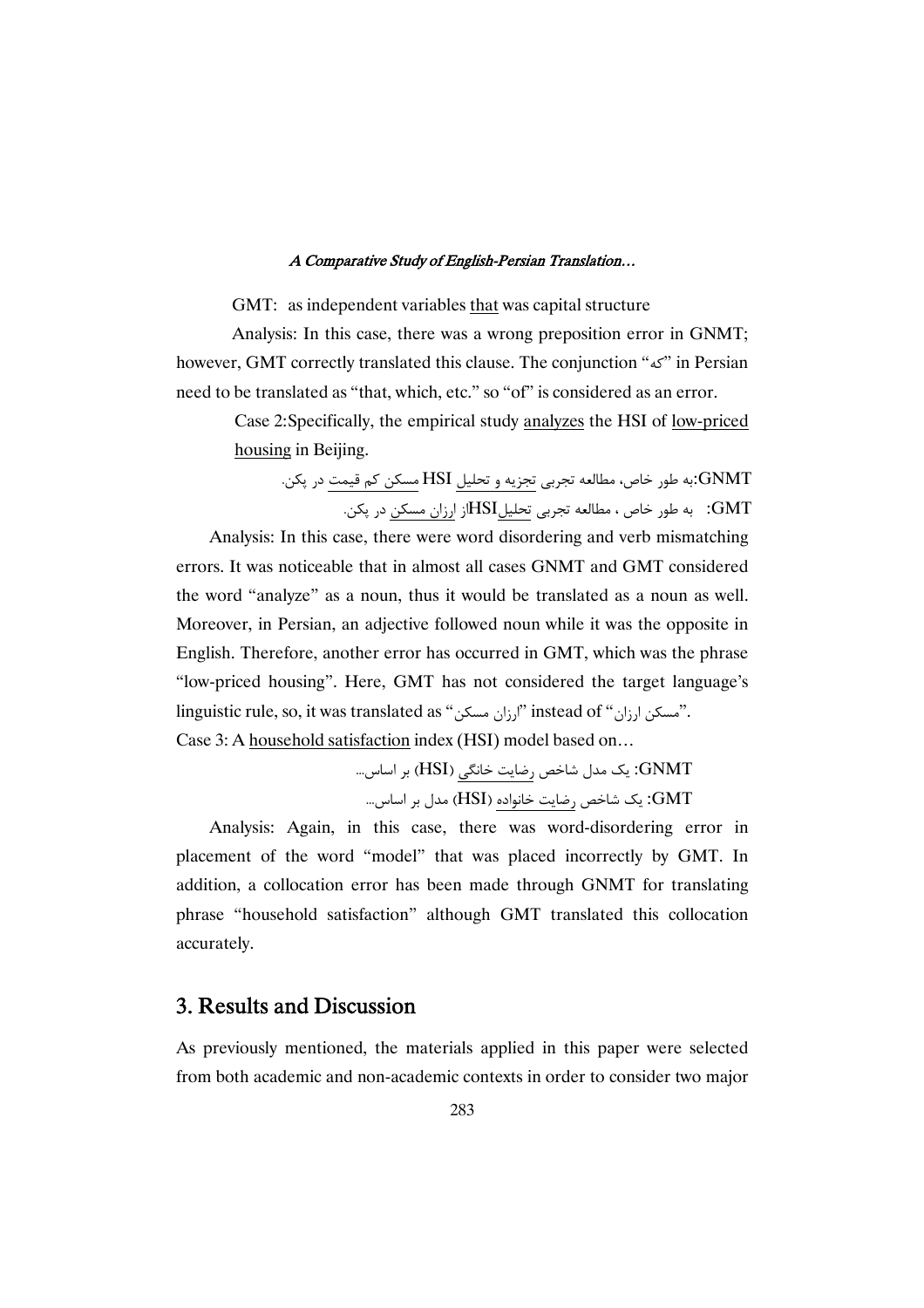text types. These collected data (both input and output) included about 1350 words and among which the percentages of each error has been provided. Moreover, a new error has been discussed, which was categorized as "other errors" which described words that were not translated or those which were mistranslated. These error's percentages were showed in the following table.

| $=$ 0.010 10 $=$ 10 $=$ 0.0010 $=$ 0.001000 $=$ 0.0010000 |             |           |
|-----------------------------------------------------------|-------------|-----------|
| Error Type                                                | GMNT $(\%)$ | $GMT(\%)$ |
| Word disordering                                          | 63%         | 67%       |
| Verb-mismatching                                          | 3%          | $4\%$     |
| Wrong collocation                                         | 20%         | 13%       |
| Wrong preposition                                         | $2\%$       | 3%        |
| Active and passive                                        | $2\%$       | $0\%$     |
| Tense error                                               | $0\%$       | $0\%$     |
| Mistranslated*                                            | 3%          | $6\%$     |
| Not translated                                            | $2\%$       | 13%       |

Table1. Frequency Percentage of Errors

\*Mistranslated error has been considered linguistically and not semantically text. Therefore, the meaning of TT (target text) was not considered.

The above table indicated the frequency percentage of errors mostly in linguistic manner rather semantic aspects. As shown in table, GNMT made nearly the same mistakes as GMT did in linguistic aspects.

The semantic adequacies were not considered in this table due to the nonexistence of certain criterion. However, according to analyzed data, GNMT transferred the ST (source text) semantics more efficiently; thus, the TT was more fluent than that of GMT. This was even more obvious when translation moved from Persian to English.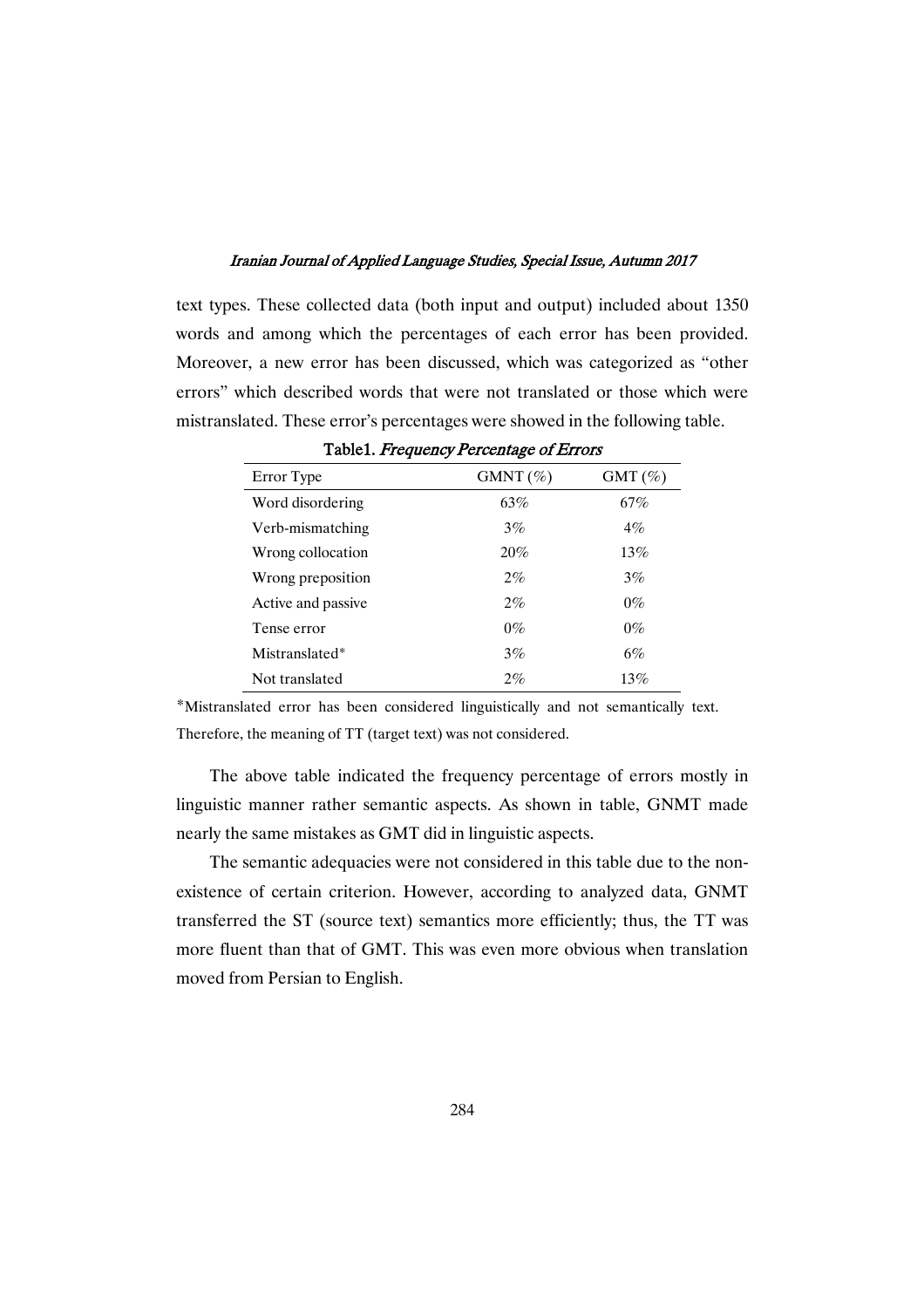#### A Comparative Study of English-Persian Translation...

# 4.Conclusion

According to what has been analyzed, the result of the research revealed that GMNT, in comparison to GMT, was more successful in semantic aspects, especially in Persian-to-English translation. Moreover, based on the percentage of the error reduction it was concluded that GNMT system was beneficent for Persian translation in Google Translate.

However, both approaches still need modifications in order to reduce linguistic errors. As the last word, GNMT has been enhanced significantly in comparison to GMT although users still cannot rely much on the machine translation, and if they do, careful modifications need to be applied.

# References

- Baker, M., & Saladanha, G. (2009). Routledge Encyclopedia of Translation Studies: Routledge.
- Bowker, L. (2002). Computer-aided Translation Technology: <sup>A</sup> Practical Introduction: University of Ottawa Press.
- Chung, J., Cho, K., & Bengio, Y. (2016). A character-level decoder without explicit segmentation for neural machine translation. CoRR, abs/1603.06147.
- Costa-Jussà, M. R., & Fonollosa, J. A. R. (2016). Character-based neural machine translation. CoRR, abs/1603.00810.
- Dong, D., Wu, H., He, W., Yu, D., & Wang, H. (2015). Multi-task learning for multiple language translation. Paper presented at The 53rd Annual Meeting of the Association for Computational Linguistics.
- Keshavarz, M. H. (1999). Brief view on Google Translate machine. Tehran: Rahnama Publication.